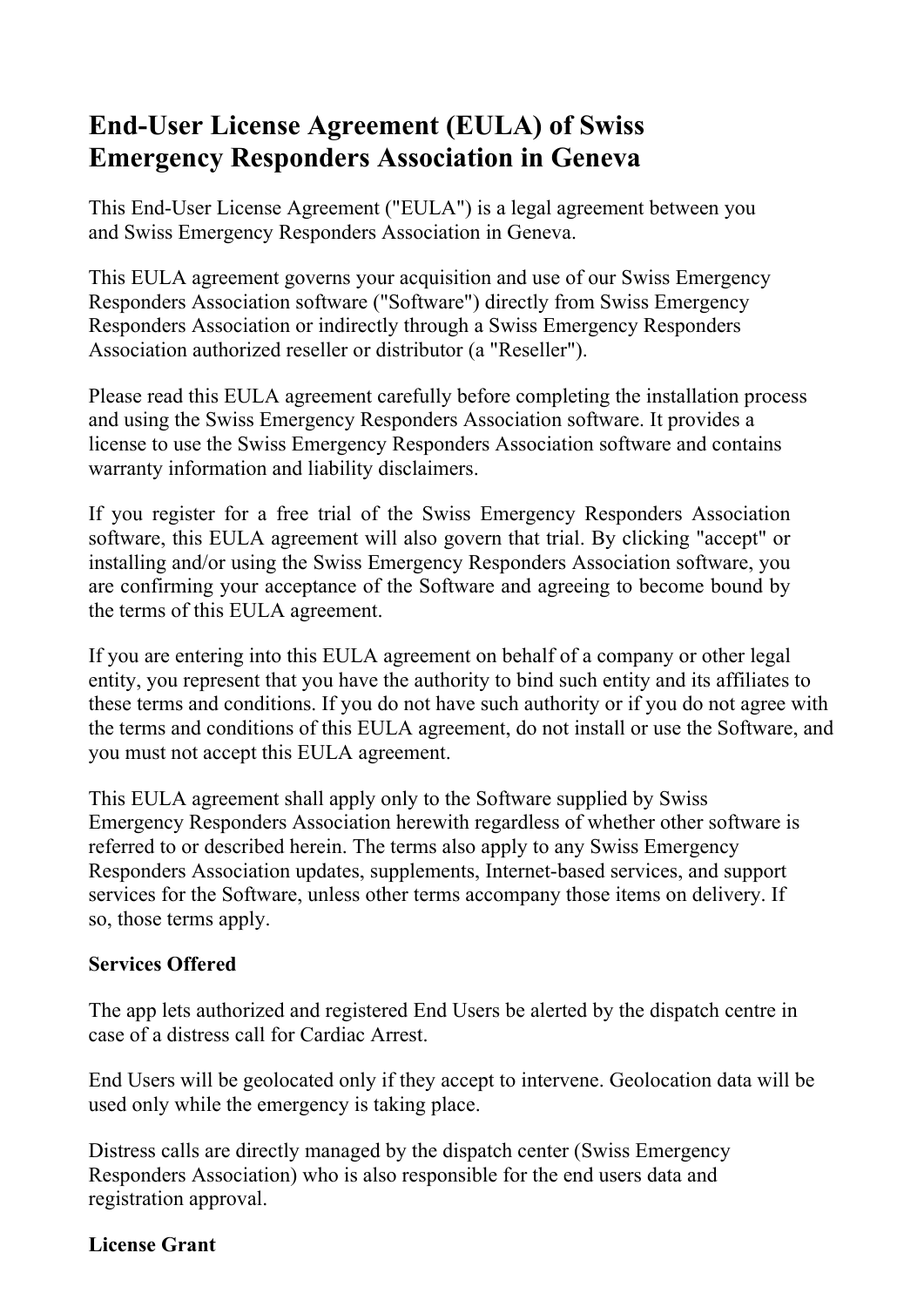Swiss Emergency Responders Association hereby grants you a personal, nontransferable, non-exclusive licence to use the Swiss Emergency Responders Association software on your devices in accordance with the terms of this EULA agreement.

You are permitted to load the Swiss Emergency Responders Association software (for example a PC, laptop, mobile or tablet) under your control. You are responsible for ensuring your device meets the minimum requirements of the Swiss Emergency Responders Association software.

You are not permitted to:

- Edit, alter, modify, adapt, translate or otherwise change the whole or any part of the Software nor permit the whole or any part of the Software to be combined with or become incorporated in any other software, nor decompile, disassemble or reverse engineer the Software or attempt to do any such things
- Reproduce, copy, distribute, resell or otherwise use the Software for any commercial purpose
- Allow any third party to use the Software on behalf of or for the benefit of any third party
- Use the Software in any way which breaches any applicable local, national or international law
- use the Software for any purpose that Swiss Emergency Responders Association considers is a breach of this EULA agreement

## **Intellectual Property and Ownership**

Swiss Emergency Responders Association shall at all times retain ownership of the Software as originally downloaded by you and all subsequent downloads of the Software by you. The Software (and the copyright, and other intellectual property rights of whatever nature in the Software, including any modifications made thereto) are and shall remain the property of Swiss Emergency Responders Association.

Swiss Emergency Responders Association reserves the right to grant licences to use the Software to third parties.

## **Termination**

This EULA agreement is effective from the date you first use the Software and shall continue until terminated. You may terminate it at any time upon written notice to Swiss Emergency Responders Association.

This EULA was created by eulatemplate.com for First Responder Luzern.

It will also terminate immediately if you fail to comply with any term of this EULA agreement. Upon such termination, the licenses granted by this EULA agreement will immediately terminate and you agree to stop all access and use of the Software. The